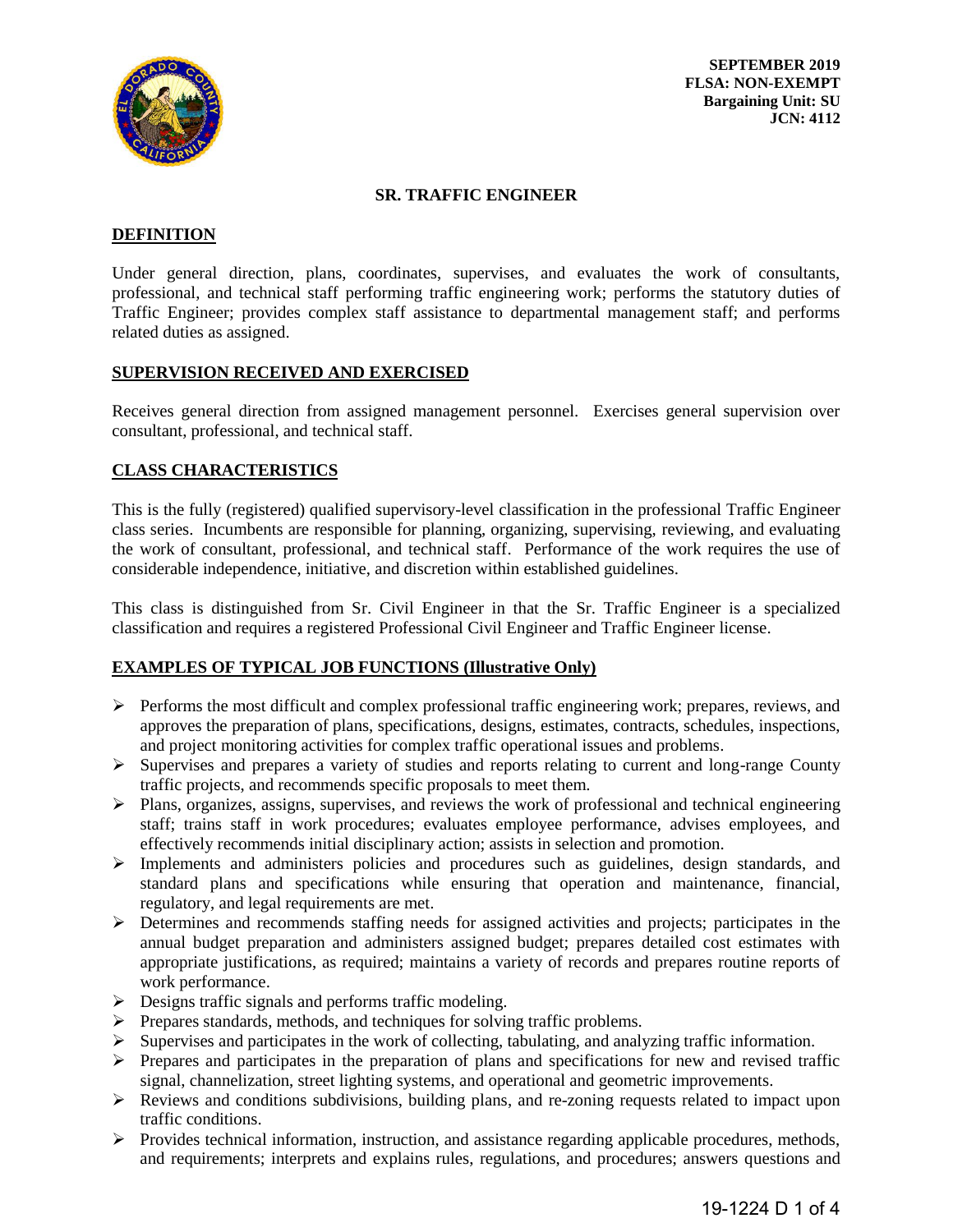resolves problems and concerns; enforces County ordinances and policies ensuring adherence and quality control.

- $\triangleright$  Confers with property owners, school groups, public officials, and civic organizations regarding traffic-engineering problems.
- $\triangleright$  Coordinates traffic engineering activities with other County departments and divisions, and outside agencies.
- Provides staff support and participates in committees, commissions, and citizen groups relative to transportation and traffic matters.
- $\triangleright$  Conducts field observation regarding traffic related requests, complaints, and concerns.
- $\triangleright$  Supervises and participates in traffic and transportation studies conducted by consulting engineers.
- Recommends traffic and transportation needs/improvements based upon studies, surveys, and other information.
- $\triangleright$  Reviews County codes and ordinances and recommends appropriate additions or deletions concerning traffic engineering problems.
- $\triangleright$  Assists in the development of consultant requests for proposal for professional and/or construction services and the advertising and bid processes; evaluates proposals and recommends project award; negotiates and administers contracts after award; ensures contractor compliance with County, state, and federal standards and specifications, time, and budget estimates; analyzes and resolves complex problems that may arise; recommends and approves field changes as required.
- $\triangleright$  Meets and confers with contractors, engineers, developers, architects, a variety of outside agencies, and the general public; relays and acquires information, communicates scope and status, coordinates engineering matters and activities, and resolves problems.
- $\triangleright$  Serves as a liaison for the assigned function to other County departments, divisions, and other government agencies; negotiates and resolves significant and controversial issues.
- $\triangleright$  Provides highly complex staff assistance to assigned management staff; develops and reviews staff reports related to engineering activities and services; reviews and implements new regulations; presents information to the Board of Supervisors and various commissions, committees, and community groups; and performs a variety of public relations and outreach work related to traffic activities.
- $\triangleright$  Directs the preparation and maintenance of a wide variety of records, reports, maps, plans, and other documentation of department activities.
- $\triangleright$  Performs related duties as assigned.

# **QUALIFICATIONS**

## **Knowledge of:**

- $\triangleright$  Principles and practices of employee supervision, including work planning, assignment review and evaluation, discipline, and the training of staff in work procedures.
- $\triangleright$  Principles and practices of leadership.
- $\triangleright$  Principles and practices of budget development, administration, and accountability.
- $\triangleright$  Project management and contract administration principles and techniques.
- $\triangleright$  Applicable federal, state, and local laws, regulatory codes, ordinances, and procedures relevant to engineering and land development projects.
- Advanced principles and practices of civil engineering design and construction.
- Advanced principles and practices of traffic engineering.
- Principles and practices of administration and project management and evaluation.
- $\triangleright$  Geographic, socioeconomic, transportation, political, and other elements related to traffic engineering and transportation planning.
- Operational characteristics, services, and activities of a comprehensive traffic engineering program.
- $\triangleright$  Advanced principles and practices of civil and traffic engineering as applied to the planning, design, cost estimating, construction, installation, and inspection of a wide variety of County projects
- $\triangleright$  Mathematical and computer simulation models.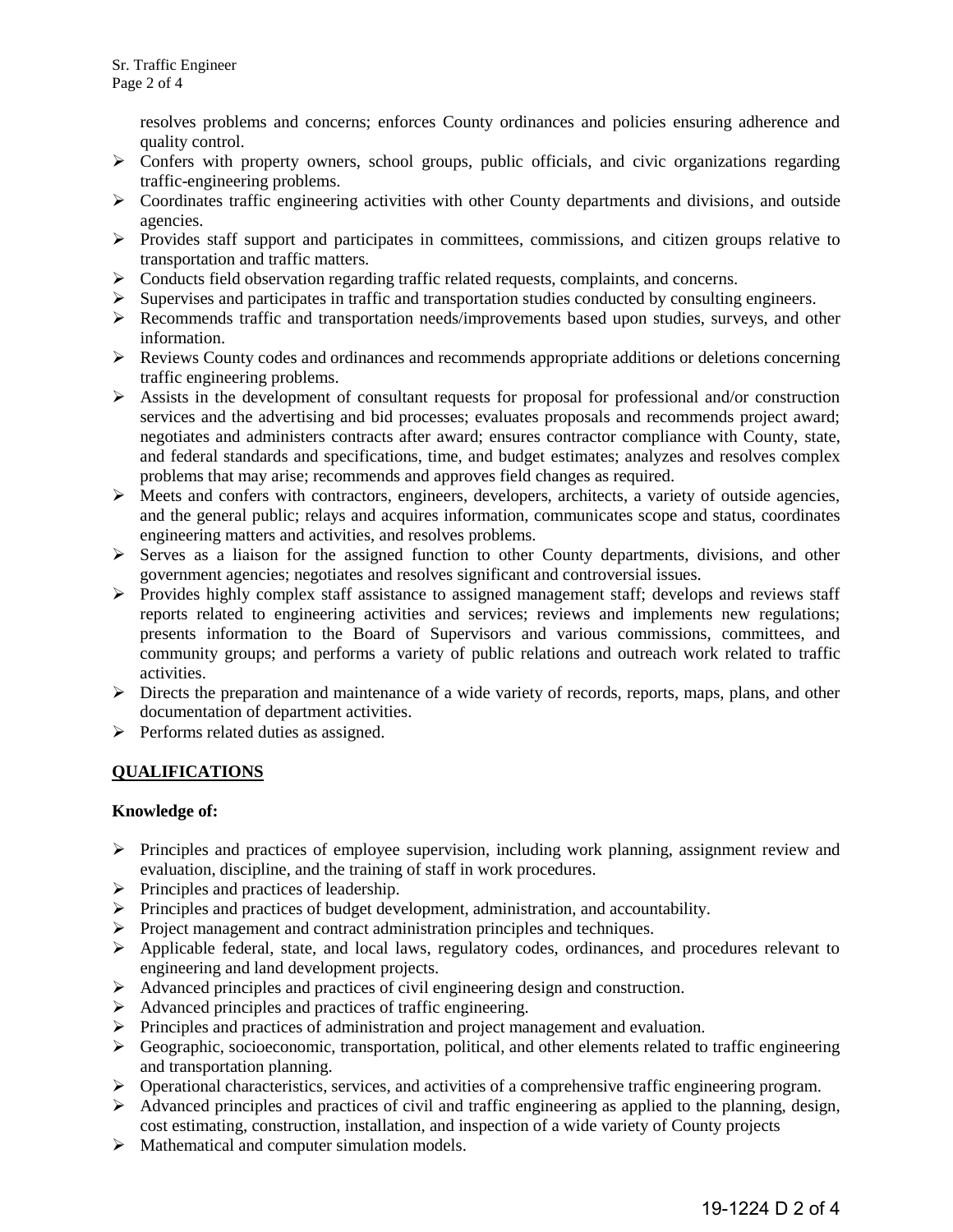- $\triangleright$  Statistical analysis and mathematical concepts related to the planning process.
- $\triangleright$  Principles and practices of land development.
- $\triangleright$  Principles and practices of environmental impact assessment and related regulatory processes.
- $\triangleright$  General principles of risk management related to the functions of the assigned area.
- $\triangleright$  Recent and ongoing developments, current literature, and sources of information related to the operations of the assigned functional area.
- $\triangleright$  Recordkeeping principles and procedures.
- $\triangleright$  Principles and techniques for working with groups and fostering effective team interaction to ensure teamwork is conducted smoothly.
- $\triangleright$  Techniques for providing a high level of customer service by effectively dealing with the public, vendors, contractors, and County staff.
- $\triangleright$  The structure and content of the English language, including the meaning and spelling of words, rules of composition, and grammar.
- $\triangleright$  Modern equipment and communication tools used for business functions and program, project, and task coordination.
- $\triangleright$  The procedures and methodologies of traffic operations analysis as identified in the latest edition of the Transportation Research Board's Highway Capacity Manual.
- $\triangleright$  Computers and software programs (e.g., Microsoft software packages, Highway Capacity Software, Syncros/SimTraffic, Citilabs) to conduct, compile, and/or generate documentation and conduct traffic operations analysis.

## **Ability to:**

- $\triangleright$  Plan, organize, assign, review, and evaluate the work of staff; train staff in work procedures.
- $\triangleright$  Analyze complex technical and administrative problems, evaluate alternative solutions, and recommend or independently implement effective courses of action.
- Maintain a current understanding of traffic engineering problems and solutions.
- $\triangleright$  Review and analyze designs, specifications, and plans.
- $\triangleright$  Apply engineering principles and techniques to the solution of highly complex civil engineering problems.
- $\triangleright$  Apply traffic engineering knowledge to specialized technical problems.
- $\triangleright$  Prepare clear and concise reports, correspondence, policies, procedures, and other written material.
- $\triangleright$  Perform complex mathematical and engineering computations with precision.
- $\triangleright$  Prepare accurate plans, specifications, cost estimates, and comprehensive engineering reports.
- $\triangleright$  Analyze, interpret, summarize, and present administrative and technical information and data in an effective manner.
- Interpret, apply, explain, and ensure compliance with federal, state, and local policies, procedures, laws, and regulations, technical written material, and County engineering policies and procedures.
- Establish and maintain a variety of filing, recordkeeping, and tracking systems.
- $\triangleright$  Effectively represent the department and the County in meetings with governmental agencies; community groups; various business, professional, and regulatory organizations; and in meetings with individuals.
- $\triangleright$  Independently organize work, set priorities, meet critical deadlines, and follow-up on assignments.
- Effectively use computer systems, software applications, and modern business equipment to perform a variety of work tasks.
- $\triangleright$  Communicate clearly and concisely, both orally and in writing, using appropriate English grammar and syntax.
- $\triangleright$  Use tact, initiative, prudence, and independent judgment within general policy, procedural, and legal guidelines.
- $\triangleright$  Establish, maintain, and foster positive and effective working relationships with those contacted in the course of work.

## **Licenses and Certifications:**